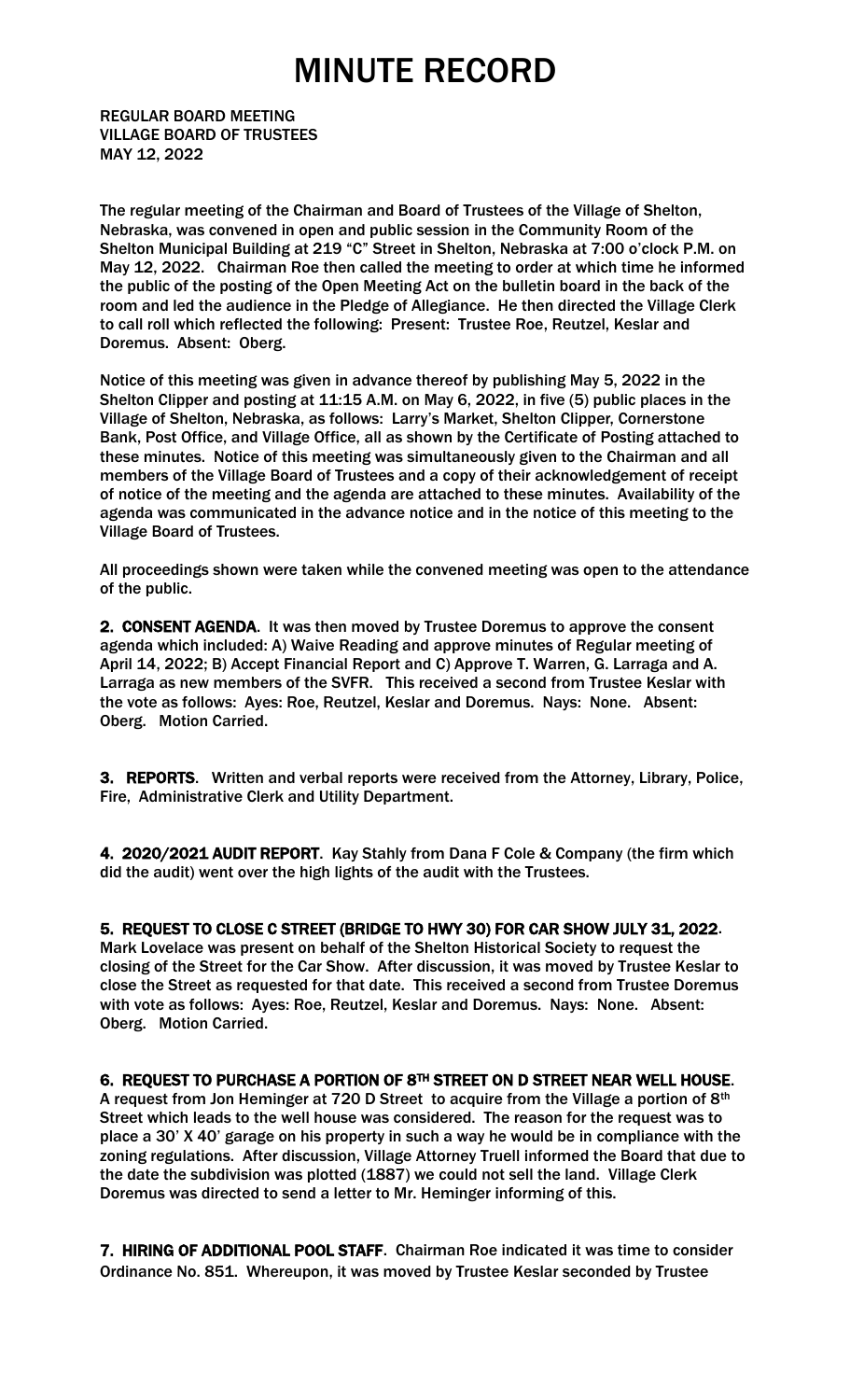MAY 12, 2022 - PAGE 2 -

Doremus that the minutes of the proceedings of the Chairman and Board of Trustees of the Village of Shelton, Buffalo County, Nebraska, in the matter of passing and approving Ordinance No. 851 be preserved and kept in a separate and distinct volume known as "Ordinance Record, Village of Shelton, Nebraska"; and that said separate and distinct volume be incorporated in and made a part of these proceedings the same as though it were spread at large herein. The Chairman instructed the Village Clerk to call the roll and the following was recorded as the vote on this motion: AYES: Roe, Reutzel, Keslar and Doremus. NAYS: None. ABSENT: Oberg. Whereupon the chairman declared the Motion Carried.

Further, a motion was made by Trustee Keslar, seconded by Trustee Doremus that the statutory rules in regard to the passage and adoption of Ordinances be suspended, so that said Ordinance No. 851 might be introduced, read by title, and approved and passed at the same meeting. Trustee Keslar called for the question. The Chairman put the question to the vote and instructed the Village Clerk to call roll and the following was the vote on this motion: AYES: Roe, Reutzel, Keslar and Doremus. NAYS: None. ABSENT: Oberg. Whereupon, the Chairman declared the Motion Carried.

Following the reading of Ordinance No. 851 by title on the First Reading, the suspension of the rules so that the same may be read by title on the Second and Third Readings, allowing for final passage at the same meeting, Trustee Keslar called for the question as to the approval and passage of Ordinance No. 851 and the following vote was recorded: AYES: Roe, Reutzel, Keslar and Doremus. NAYS: None. ABSENT: Oberg. Whereupon, the Chairman declared that four members of the Board having voted in the affirmative for the passage and approval of Ordinance No. 851 and declared said Ordinance duly passed and adopted as an Ordinance of the Village of Shelton, Nebraska.

Whereupon, it was moved by Trustee Keslar, seconded by Trustee Doremus that said Ordinance No. 851 be published in pamphlet form. AYES: Roe, Reutzel, Keslar and Doremus. NAYS: None. ABSENT: Oberg. Motion Carried.

8. PARK AND POOL SUMMER ACTIVITES. Pool Manager Brenda Moeller recommended to the board that the Pool Party fees be raised to \$125 for small parties (ex. Birthday parties, etc.) and \$150 to \$175 for larger parties (church groups, etc). She also was recommending that the guards be reimbursed the full cost of their certification classes at the end of the season if they remained in good standing. In the past the Village only reimbursed half of the cost. After discussion, it was the consensus of the board that these recommendations be implemented this year.

9. PURCHASE OF NEW CHRISTMAS LIGHTS (FUNDED BY LIONS CLUB). After discussion, Chairman Roe indicated it was time to consider Resolution No. 22-05-12.

### RESOLUTION NO. 22-05-12:

WHEREAS, the Shelton Lions Club will be donating funds in the amount of \$20,731.00 for the purchase of Christmas Street Decorations; and

WHEREAS, after investigation of the facts and discussion of the alternatives, the Governing Body has decided to purchase the Decorations.

NOW, THEREFORE, BE IT RESOLVED BY THE CHAIRMAN AND BOARD OF TRUSTEES OF THE VILLAGE OF SHELTON, NEBRASKA:

 SECTION 1. That the Village of Shelton, Nebraska shall acquire, for the purchase price not to exceed \$20,731.00, Christmas Street Decorations from Display Sales. of Bloomington, MN.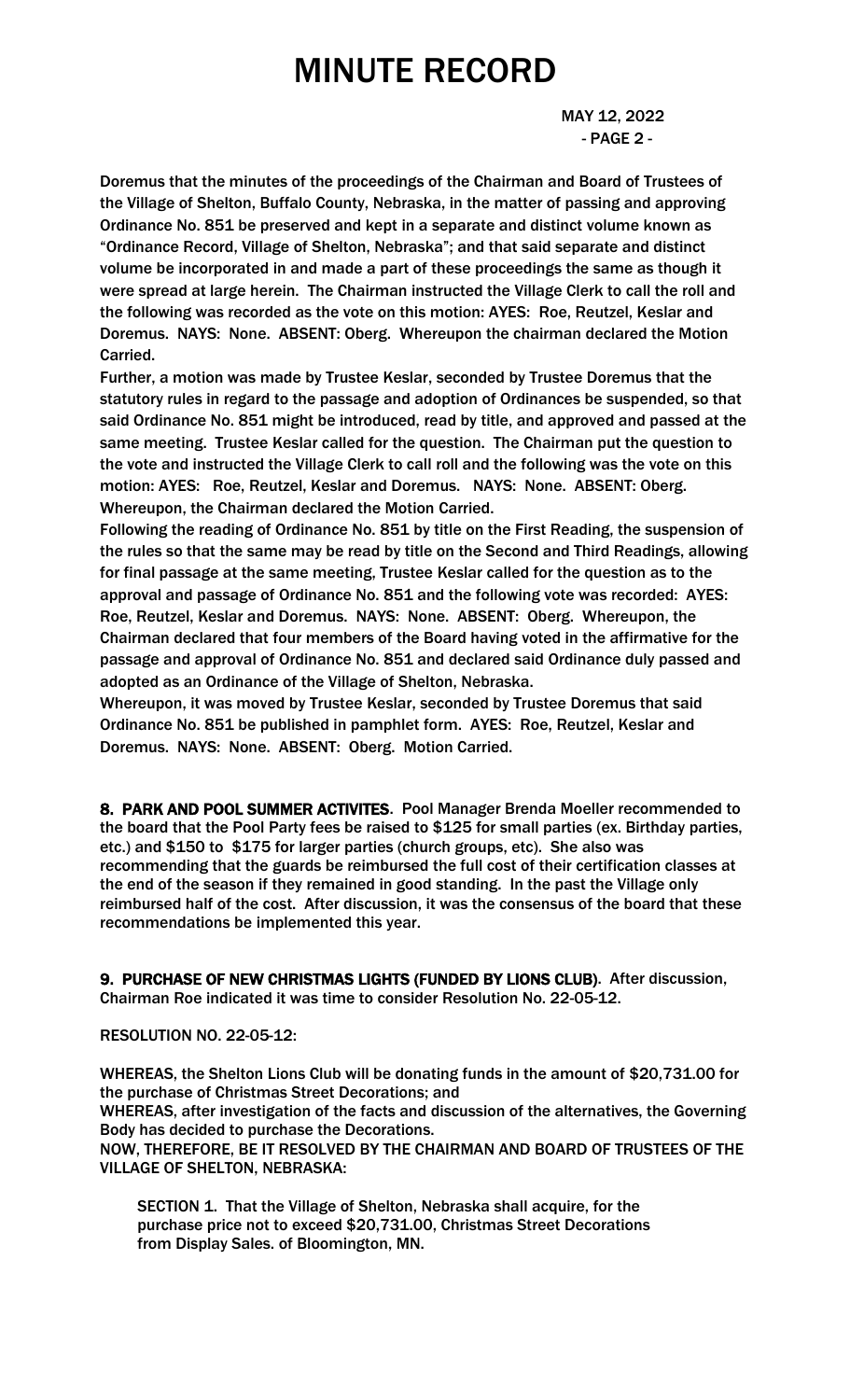MAY 12, 2022 - PAGE 3 -

 SECTION 2. That the Chairman, Utility Superintendent and Clerk be and hereby are authorized, and directed to acquire the aforementioned decorations for and on behalf of, and in the name of the Village of Shelton, Nebraska, and to execute such documents, orders, and contracts in the name of the Village of Shelton, Nebraska, as may be necessary, proper, or convenient to undertake and complete such purchase.

It was then moved by Trustee Keslar, with a second from Trustee Doremus to approve and adopt Resolution No. 22-05-12 as presented. AYES: Roe, Reutzel, Keslar and Doremus. NAYS: None. ABSENT: Oberg. Motion Carried.

10. ADOPT CENTRAL PLATTE NRD HAZARD MITIGATION PLAN. It was explained that the Hazard Mitigation Plan was reviewed and updated and that it was ready for the Board to adopt. The adoption of the plan was needed in order to receive any State or Federal funding if a disaster were to occur. After discussion it was indicated it was time to consider Resolution No. 22-05-12A.

### RESOLUTION NO. 22-05-12A:

WHEREAS, the Federal Disaster Mitigation Act of 2000 was signed in to law on October 30, 2000, placing new emphasis on state and local mitigation planning for natural hazards and requiring communities to adopt a hazard mitigation action plan to be eligible for pre-disaster and post-disaster federal funding for mitigation purposes; and

WHEREAS, a Multi-Jurisdictional Hazard Mitigation Plan was prepared by the Central Platte Natural Resources District, with assistance from JEO Consulting Group, Inc.

WHEREAS, the purpose of the mitigation plan was to lessen the effects of disasters by increasing the disaster resistance of the counties and participating jurisdictions located within the planning boundary by identifying the hazards that affect Shelton, Nebraska and prioritize mitigation strategies to reduce potential loss of life and property damage from those hazards, and

WHEREAS, FEMA regulations require documentation that the plan has been formally adopted by the governing body of Shelton, Nebraska in the form of a resolution and further requesting approval of the plan at the Federal Level; and

 NOW, THEREFORE, the governing body of Shelton, Nebraska does herewith adopt the most recent and FEMA approved version of the Central Platte NRD Multi-Jurisdictional Hazard Mitigation Plan Update in its entirety;

It was then moved by Trustee Doremus, with a second from Trustee Reutzel to approve and adopt Resolution No. 22-05-12A as presented. AYES: Roe, Reutzel, Keslar and Doremus. NAYS: None. ABSENT: Oberg. Motion Carried.

11. SALES TAX QUESTION ON NOVEMBER BALLOT. It was discussed that a particular project needed to be part of the language and that if said project was not completed with the sales tax funds, the tax would cease to be collected. More discussion and language of the question would be discussed at the next meeting.

12. CLAIMS. After review, it was moved by Trustee Doremus, seconded by Trustee Keslar to pay the claims as presented. Ayes: Roe, Keslar, Reutzel and Doremus. Nays: None. Absent: Oberg. Motion Carried.